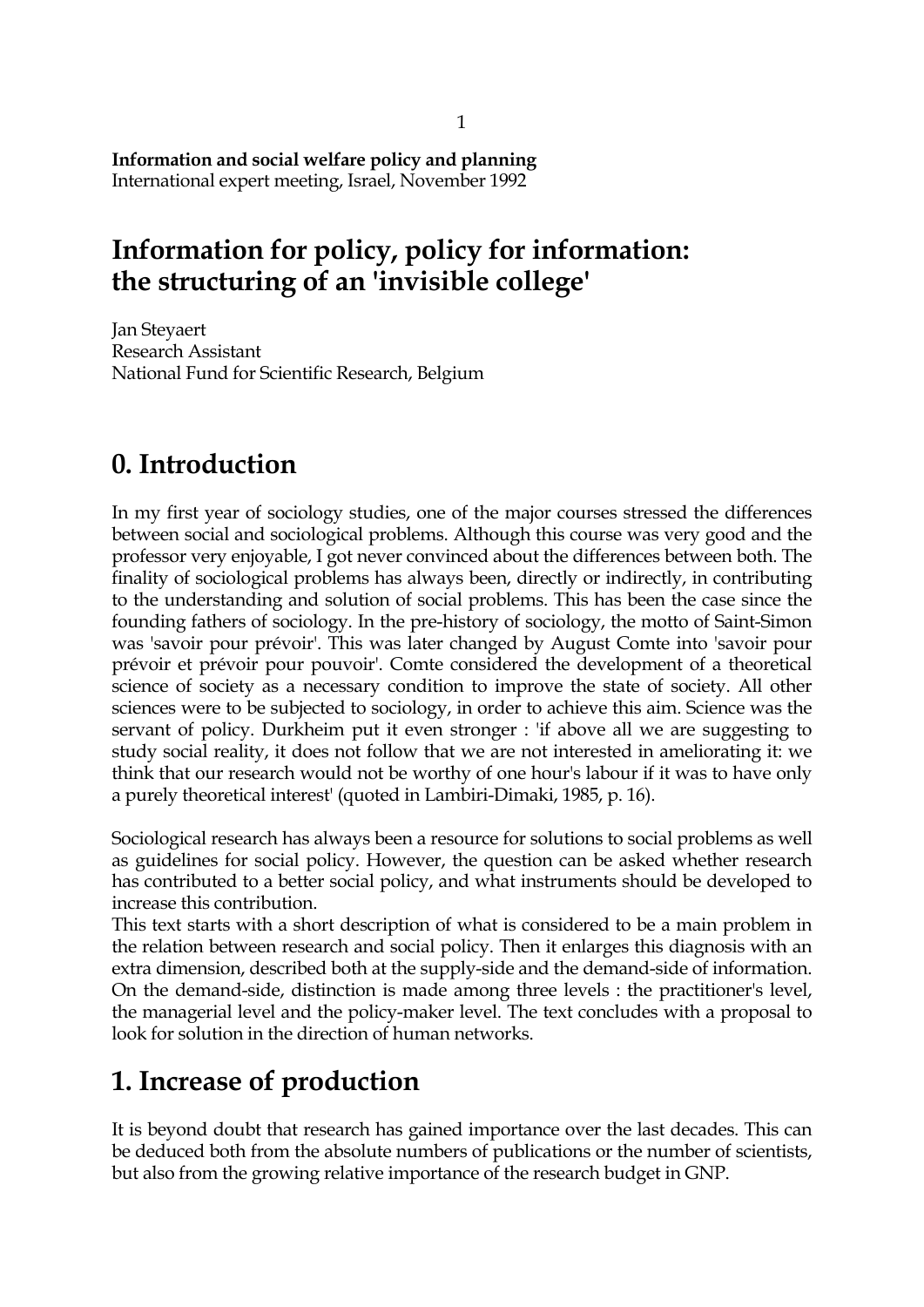This increase and its consequences for the scientific community were first analysed by Price, the founding father of the 'scientometrics'. In 1963, in his publication 'Little science, Big science', Price illustrated the growth of science with figures on the number of scientific journals. It appears that there is an exponential growth, with a doubling of the number of scientific publications every fifteen years.

However, this exponential growth is only true for a certain period of time. There is an upper limit, beyond which it is no longer profitable or possible for society to invest in the growth of science. Science is as so many other things subject to the economic laws of marginal utility and price elasticity.

Price therefore put forward the hypothesis that the growth of science follows a logistic curve, showing four distinctive stages : a preliminary period with very small growth, a period of exponential growth where the number of scientific publications doubles at certain intervals, a period with growth but declining rate of growth and a final period wherein the growth and the rate of growth tend towards zero.

There are already some signs suggesting we may have entered the third stage. The number of journals academic libraries can afford is decreasing because of rising costs. Academic libraries are establishing joint networks to lower the total number of journal subscriptions. The number of scientists in Eastern Europe is decreasing as well. The unification of Germany caused a drop in the number of East German scientists from more than 30.000 to nearly 16.000 now. Science is expensive and may proof to be a luxury for societies under economic pressure.

However, the increase of scientific production, whether it is exponential or logistic, poses some specific problems. Any researcher or policymaker who wishes to access the huge and expanding body of scientific knowledge encounters these problems. There is simply too much scientific literature around. It is no longer possible for a single person to follow all literature in a specific knowledge area. As a researcher, you can no longer be sure that the research you are actually doing, is adding something to the already existing researches or has not been done before. As a policymaker, you can no longer fully assess whether policy measures have been used elsewhere and to what effect.

If we are to build on what has already been achieved, we need to know what has already been achieved. This has become a problem because of its quantity. We may try to avoid overlap in scientific work and stop 'reinventing the wheel', but we can no longer be sure. Overlap has always existed in science, and probably always will. Still, we have become more conscious and concern grows together with the awareness of the vastness of the available information and the knowledge of potential technologies to overcome the problem.

Not only the quantity of the available knowledge causes these problems, also the availability has its impact. Not all knowledge finds its way to the 'white' literature which is easily accessible through bookstores or libraries. A large and apparently growing quantity of knowledge is only available on a limited scale as 'grey' literature or unpublished documents. This literature is characterized by limited availability. However, their impact on policy may be considerable. This literature therefore deserves our attention, especially some peculiar types.

Because of the speed of scientific production, there is a peculiar type of grey literature which consists of white publication during their stages of conceptions and birth. It is not odd to come across six months to one year between completion of a text by the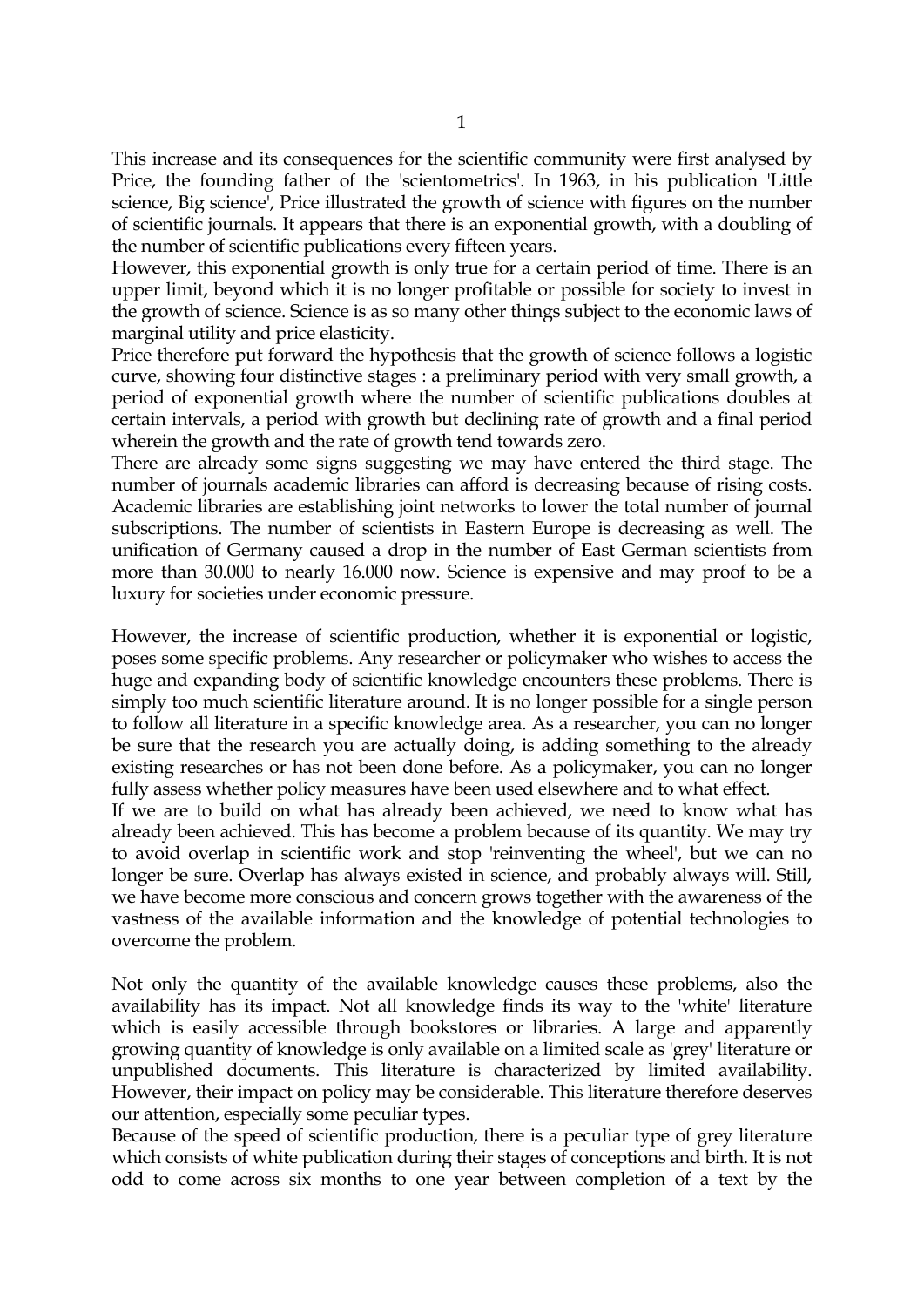author(s) and final publication. It certainly is very common to find several years between the initiation of a research project and any comprehensive report on its results. During this period, these 'white' publications are part of the grey literature. In order to participate in scientific communications or in order to make up-to-date policy decisions, there is a need to know about publications before they are available as publications.

Another type of grey literature is the result of the steady take-over of research projects by commercial counselling companies. Social scientists have lost their position of preferred research partner with governments. Numerous examples can illustrate how government turns more than ever to commercial counselling companies, both for descriptive and social policy research. Moreover, these private companies have every interest in not publishing and distributing the results of their researches, in order to be able to commercialize their knowledge to others. This threatens the democratic access to scientific knowledge. Science has not only become big science, but also big business.

### **2. Abstracting Services**

The most common and effective solution to the mentioned problem has been the development of abstracting and indexing services. A growing number of these services are available with different scopes and scale. Some only deal with a fairly limited area of knowledge, such as Social Work Research and Abstracts. Others deal with a larger area of knowledge, such as Sociological Abstracts or LISA (Library and Information Science Abstracts). Most of the abstracting services are now available both in printed and an electronic version, either on CD-ROM or on-line. Most abstracting services deal with 'white' literature, although some include abstracts of conference papers (Sociological Abstracts) and some a wide range of grey literature (ERIC or ...). These abstracting services can be combined with a delivery service, which is increasingly important when dealing with grey literature.

However, these abstracting and indexing services do not solve one of the core problems about social policy research. This problem can be described as a lack of research for policy and a lack of policy for research. The lack of research for policy is grounded in scepticism of researchers for policymakers. 'Results from scientific research which are politically favourable get all the support they can wish, regardless of the quality of the research. Results from scientific research which are politically less favourable are neglected' (Snellen, 1987, our translation). The lack of policy for research is grounded in a similar scepticism of policymakers for researchers. 'Sociologists are people who turn common sense into difficult wordings with the result that only other sociologists can understand them' (popular joke).

One gets an illustration of the lack of **research for policy** when reading scientific publications. One often wonders whether articles have been written to communicate some research findings that can be relevant for more readers than the researcher, or whether they are being published to obscure the already existing knowledge. It is hard to conceive most of the scientific publications as serving as a source for policy.

The topic of the unreadable publications has been subject of the Dr. Fox hypothesis. This hypothesis reads: 'an unintelligible communication from a legitimate source in the recipient's area of expertise will increase the recipient's rating of the author's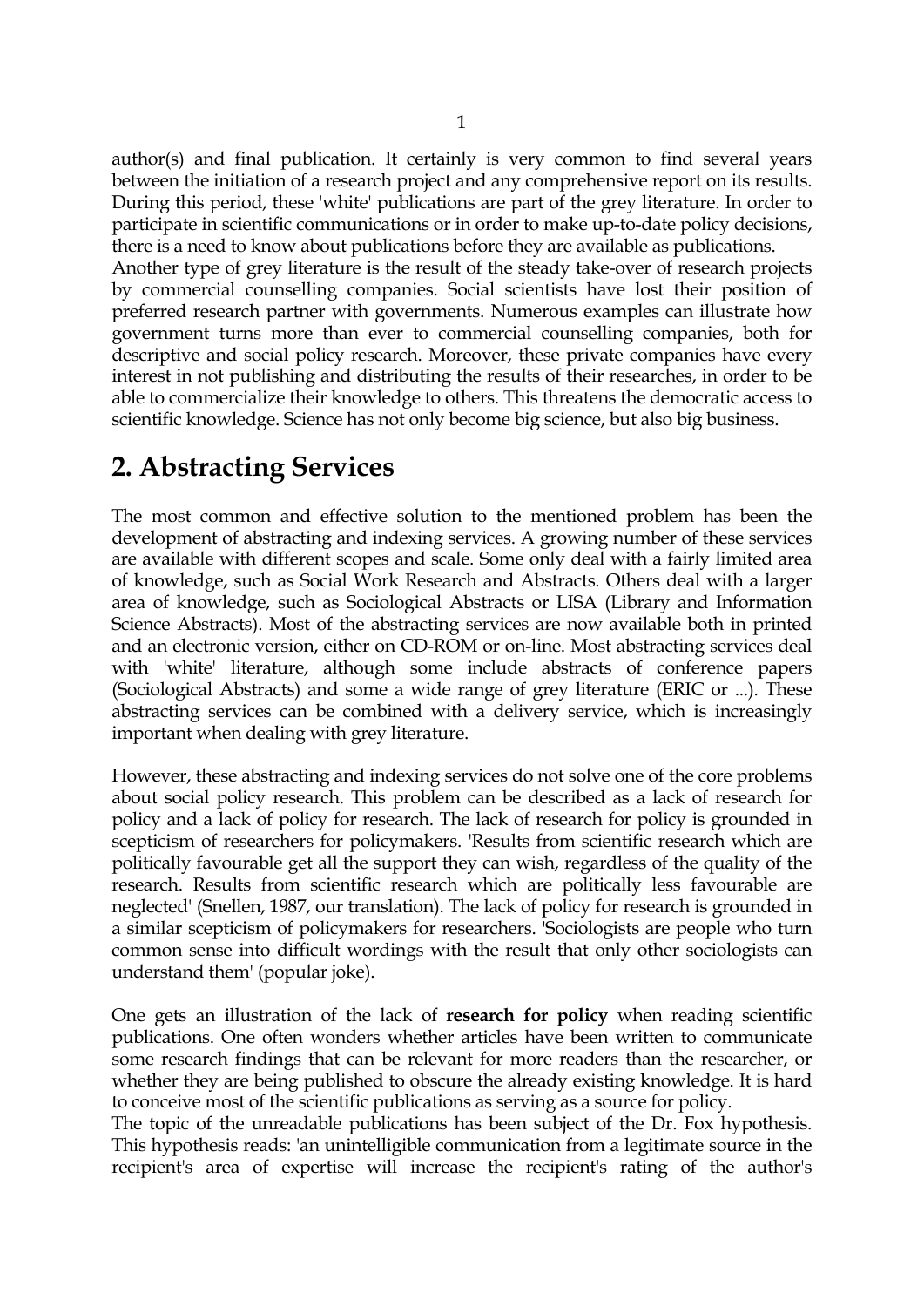competence' (Armstrong, 1980). This means: the more difficult you write your articles, the higher you will be regarded by your colleagues. This hypothesis has been empirically tested, and strong support has been found.

A recent software review (Hacker, 1991) described a programme called Creative Hypotheses Evaluation Evaluation Analysis Technique or CHEAT. It 'uses artificial intelligence based inferencing techniques to work with you and your data to provide maximum publication potential in journals'. The advices of the programme include which statistical significance test to use, which average sentence length to use, how much jargon to use, and so on. Although this review dealt with a fictitious programme, one is often wondering about the substantial or symbolic use of statistics and jargon in scientific publications, especially with opportunities of packages such as SPSS or SAS and grammar checkers such as GRAMMATIK or RIGHTWRITER. Using the STATISTICS=ALL or ALL option, one can see the temptation to select the most impressive or significant results, rather than the most appropriate ones.

It is clear that the Dr. Fox character of scientific publication is a threat to a clear 'research for policy' communication strategy. Although the manifest function of scientific publication is to help the diffusion of knowledge, its latent functions prove to be the enhancement of the autho's position. Apparently, this is best to be done by unintelligible publications.

Not only the style, but also the structure of most scientific literature is a constraint on the dissemination of research knowledge (Schillings, 1985). Journals request authors to outline extensively the research question and hypothesis, the existing theory and research, a description of the sample, the methodology used (with enumeration of dependent and independent variables) followed by the results and the conclusions. Journals often prefer quantitative analysis for its scientific status and look down on qualitative analysis as ennobled common sense.

From the policymaker's point of view, this structure should be reversed. His (or her) interest goes to the conclusions (whether a certain policy is likely to produce results under given circumstances). Methodology, existing theory and research can almost be considered as 'further reading'.

There is hardly any incentive for researchers to write for policymakers. In this way, no communication for policy is possible. Some publications try to enhance readability and accessibility to policy makers by providing executive summaries on brightly coloured pages or by sending out each manuscript for three bling reviews (one from the author's discipline, one will represent another discipline and another from a different country), but their impact is still marginal.

The lack of **policy for research** can be illustrated on the different levels of practitioners, management and policymakers. On each level, indications are available which suggest that decisions are not always taken as rational as they are supposed to be.

On **the practitioner's level** we expect professionals to use the appropriate technologies which offer most guarantees for efficiency and effectiveness. Technologies are to be used when success is certain. However, we see human services to be characterized by technologies with high degrees of uncertainty. This is especially clear in areas such as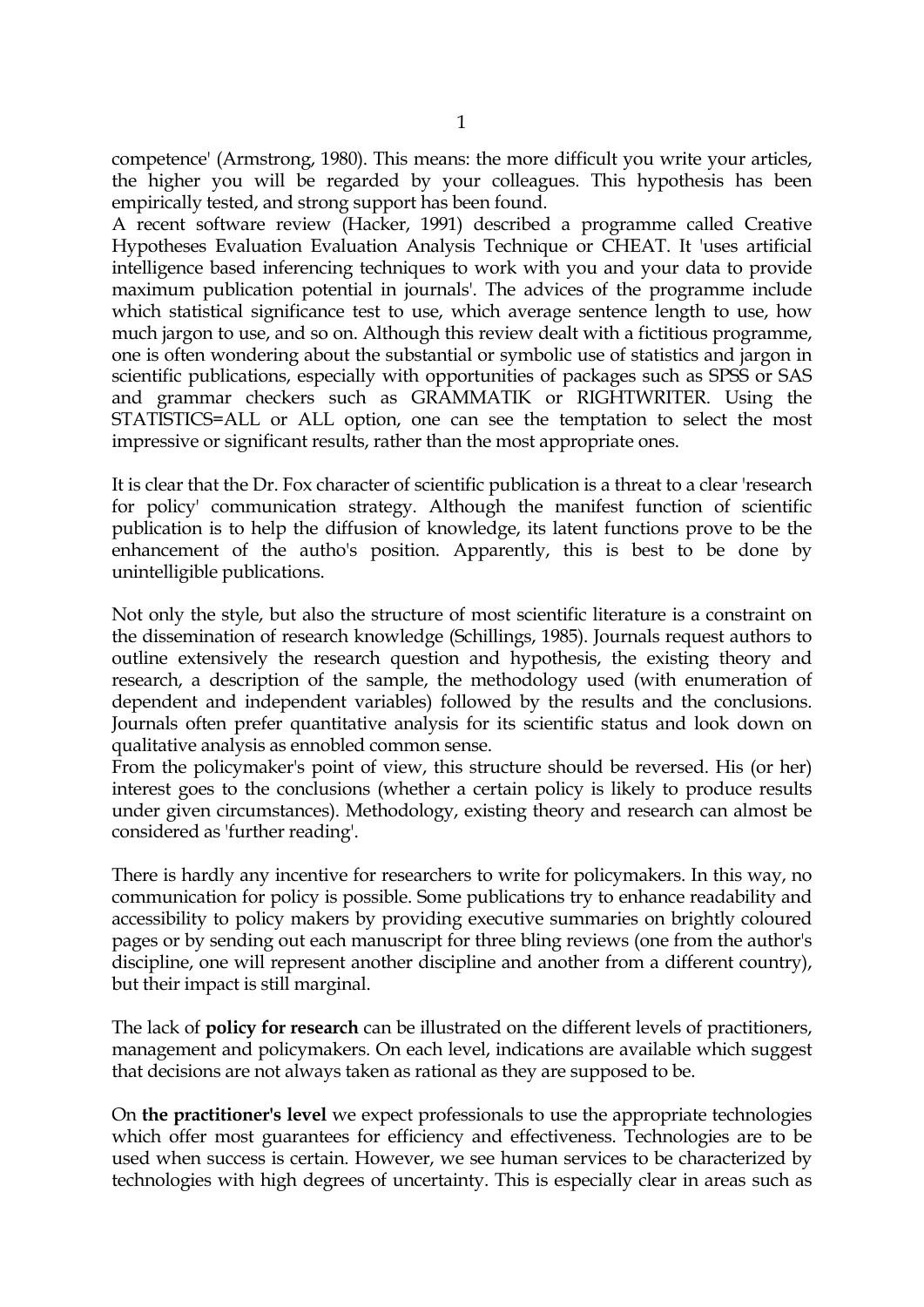social work, where a serious debate about the effectiveness has been going on for several decades. Social work is very rich in theories, as a recent review by Payne showed. This review included 14 different categories of theory in social work, being psycho-dynamic, behaviourist, family treatment, crisis theories, social learning theories, systems theories, role theories, organisation theories, communication theories, group theories, task-centred theories, cognitive theories, humanist theories and radical theories (Payne, 1991, p. 60-62).

This variety of contradictory and competitive theories leave the practitioner with less other choice than to work on an eclectic basis. Too few empirical results are (or were) available to give practitioners guidelines on which theory or techniques to use in which cases. At best, practitioners used eclecticism as a predominant mode of intervention. Appeals have been made to conduct social work according to research evidence, and use techniques according to their demonstrated effectiveness and the clients' needs.

A survey among Flemish social services shows however that empirical information about clients, interventions and effects is hardly ever systematically gathered. Eclectism becomes an haphazard way of dealing with clients, social work becomes merely more than 'paid charity' and psycho-social techniques more a subject of belief rather than science. Social work becomes 'balkanized' into followers of different schools.

These remarks do not intend to suggest that practitioners are small-minded. They only indicate the complexity of the problem. Over the last decades, there has been a movement towards integration of social work and empirical research, including innovations such as new information technology and the opportunities of client information systems and single subject research. However, studies suggest that these facilities are not very often used in practice.

On **the managerial level**, time studies of manager's activities showed a prevalence of very short, mostly verbal contacts (Mintzberg, 1973). The manager's job is characterized by a brevity and fragmentation of activities. Most activities take an average of less than 15 minutes and only scheduled meetings take more time. There is also a high degree of verbal communications. Telephone calls, meetings and tours take up 78 % of daily activities and 66 % of all managerial time.

This prevalence of short contacts has of course implications for the information receptivity. Information that can be dealt with in a short period of time (short texts, visual or verbal presentation, clear structure, clear and relevant conclusions) are more likely to be noticed. Compared to verbal communication, written information (reports, publication, statistics, ...) receive hardly any attention and are looked at almost ritualistic. Managers express a preference for non-formalised information, nearly grapevine-information and gossip. This led to the question whether gossip in organizations was meant to keep communication channels open for eventual formal information, or the other way around (March & Sevon, 1984).

These empirical results about how managers spend their time and receive information have been confirmed later by researchers such as T. Wilson in Social Service Departments in U.K. or Ph. Schervish for Mental Health Community Services in U.S.A. They also have implications on how literature and professional publications are dealt with. Wilson's research found out that 'hardly' 30 % of Social Service staff 'saw' up to 2 professional journals. But there still is the difference between seeing a journal and actually reading it.

These findings strongly contrast with the broadly accepted fable that managers need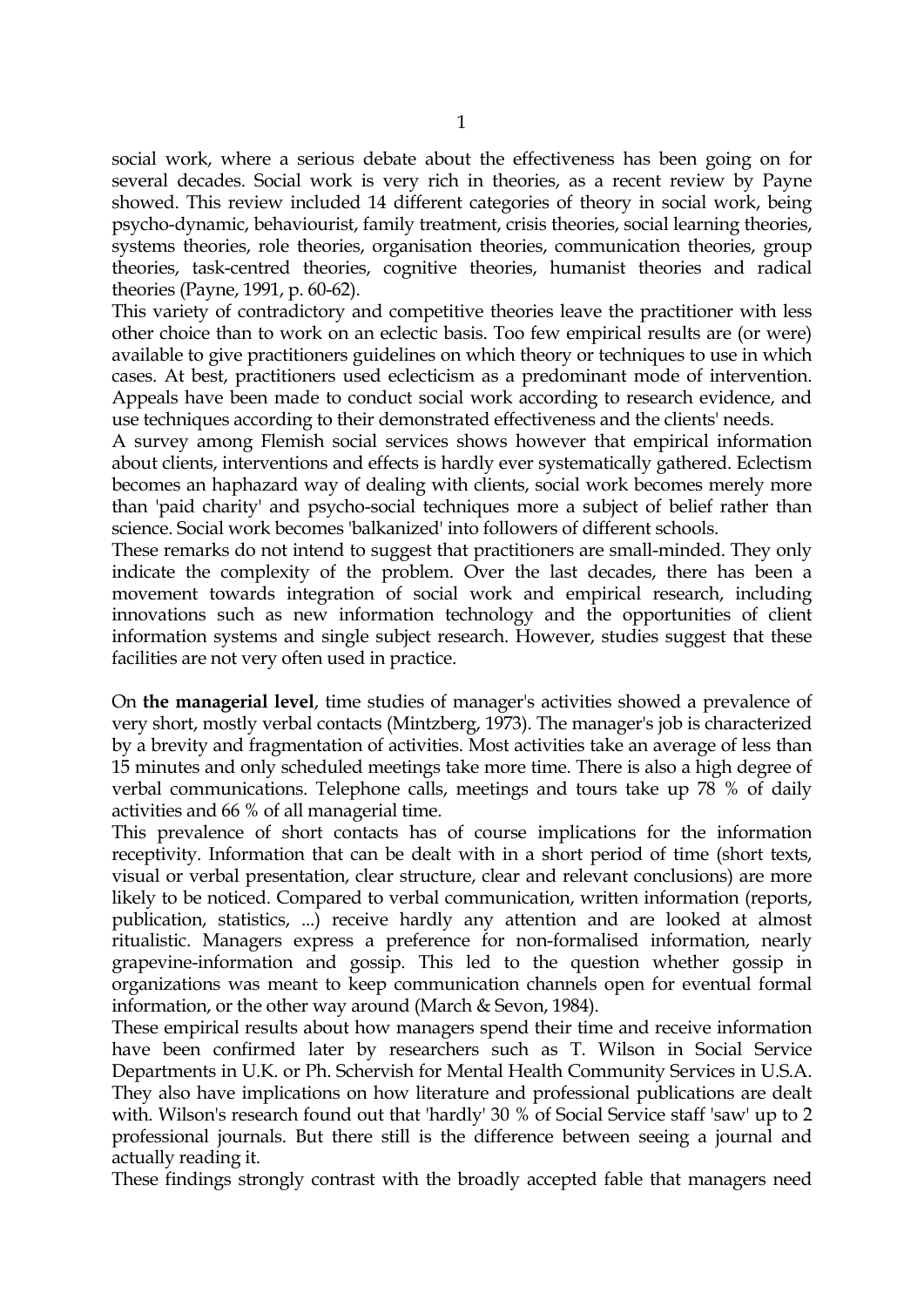aggregated information best provided through a formal management information system. They imply that people rather than printed information are our main information resources.

On **the policy level**, several textbooks are available on how to make policy. They all include a prescriptive description of the policy process. Generally, these process descriptions can be simplified towards a sequence of problem analysis, planning of possible solutions and their effectiveness with a decision on which to use, implementation of the policy and feedback about its effects. This is a very simple fourstep sequence of the policy process, and most textbooks elaborate into more detail, but this is the general structure of most process descriptions.

Within this framework, it is clear that more information directly results into better policy. The more alternative solutions to policy problems there are to be found and the better their efficiency and effectiveness is assessed, the better the policy decisions will be.

This basic structure of the policy process has been criticized. Herbert Simon pointed out that the necessary information on alternative solutions and their effectiveness was hardly ever available and the information processing capacity of decision makers was often limited. He therefore developed the principle of 'bounded rationality' which he considered to be the basis for decisions. Decisions are therefore no longer considered to be 'the ultimate answers' but rather satisfying answers to problems.

March and Olson elaborate on the concept of bounded rationality and ask some questions on the sequence of problems and solutions. According to their research (done in academic settings) problems are not always fixed in decision processes and do not necessarily come before the solutions. The situation rather resembles a garbage can, where participants dump various problems and solutions. Through the decision proces, these problems and solutions get connected and 'loosely coupled'.

This garbage can model of decision processes led others to ask questions about the role of information (Feldman and March, 1981). Is information a substantial ingredient for rational choices or is it just a symbolic necessity? Does information contribute to decisions or is it yet another ingredient of decision making similar to examining the entrails of a chicken or consulting an oracle in third world or historical shamanism? This is an important but methodologically difficult question because the idea of intelligence is one of the basic values in our society.

The conclusion one can draw from these indications is that people don't usually use information to take decisions the way people who write books about decision-making say they do, or should do (after Bachrach's law for research). Practice in human services is not done as it should be done, management is not done as is is supposed to be done and policy-making is very different from what books tell you about policy-making.

Information is not linked in a simple way to policy. We imagine policy to be a process of defining a problem, looking for potential answers, assessing pros and cons of each alternative, selecting and implementing the best solution and evaluating it. Within this framework of policy, information is very valuable and the more information is available, the better policy will be. With the previous findings, we tried to indicate that this framework is too simple. Policy is more than the application of, be it complex, technical rationality.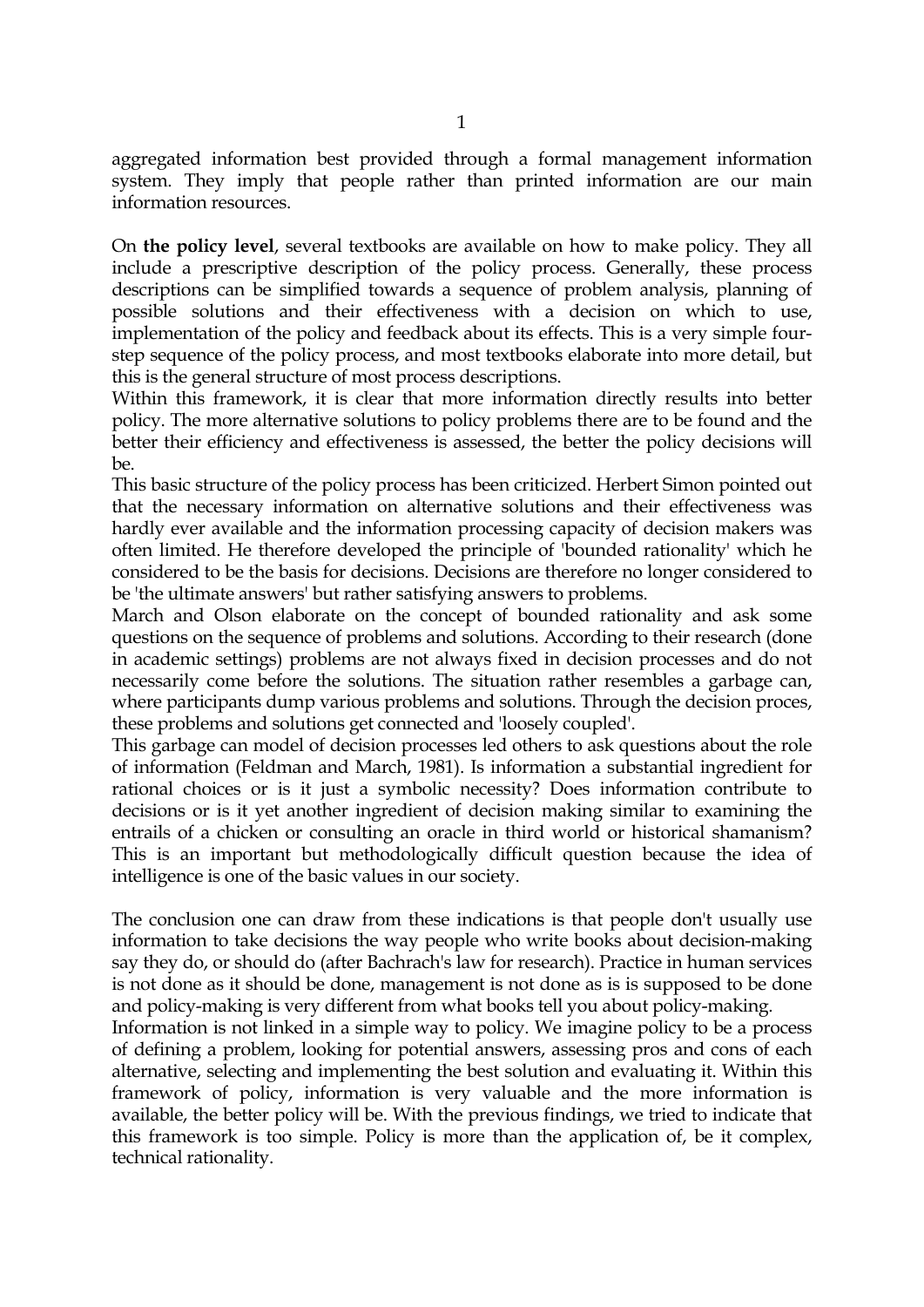If we are to discuss the use of information for social welfare policy and planning, we should not focus on the supposed needs of social welfare policy and planning according to the numerous books on this subject, but look into the real needs of dailylife policy.

#### **3. The structuring of an 'invisible college'**

The above mentioned problems with information diffusion are not new. They have been described in other places, and solutions have been put forward. One of these solution is the Current Awareness Service (CAS) or the selective dissemination of information (SDI). These services do not inform subscribers about all the information that is available in a certain area of knowledge, but process, select and tailor this information towards the needs of the subscriber. Such a service is for instance offered by a Flemish welfare organization. Agencies and persons can subscribe to the information services and will then receive the information relevant to their 'information profile' in an informal way (no journal, but straight copies from original sources). Of course, these current awareness services must be selective and timely in order to address the mentioned problems.

Invisible colleges and their structuring offer another (or additional) solution. Invisible colleges in science have been described by Price (1963) and Crane (1972). The main characteristic is that among the numerous scientists working in a certain area, there is a 'inner group' with good communication structures between the members and contacts with most of the evolutions in their scientific area. This inner group of scientists not only refer to each other in their publications (object of bibliometric research), but exchange ideas through mail or at meetings at regular intervals. These meetings are often used to describe universities as disguised 'travel agencies' or to write novels about the phenomena (David Lodge). Even so, these scientific communities or structured 'invisible colleges' not only affect the growth of knowledge (as described in Crane, 1973) but also the diffusion of knowledge.

An example of such an 'invisible college' is **ENITH**. ENITH is the European Network for Information Technology in Human Services. It was formed in December 1989 when 35 invited experts from 20 countries gathered at Maastricht under the auspices of the Government of The Netherlands. The objective of ENITH is to organize and maintain an European organizational network of people, institutions, organizations and other groups of people working or interested in the field of new information technology within Social and Human services in their countries.

New information technology refers to the use of computers and communications technologies for organizing and processing information. This encompasses a wide range of technologies, with developments in both hardware and software at an extraordinary rate. The focus however is not primarily on the hardware or software of this technology, but on the way these are used and applied to improve the quality of citizen's life and human service provision.

Human services have been described as: 'programs and activities designed to enhance people's development and well-being' (Parker, 1991) or as 'bureaucratic organizations explicitly designed to manage and promote the personal welfare of its citizens'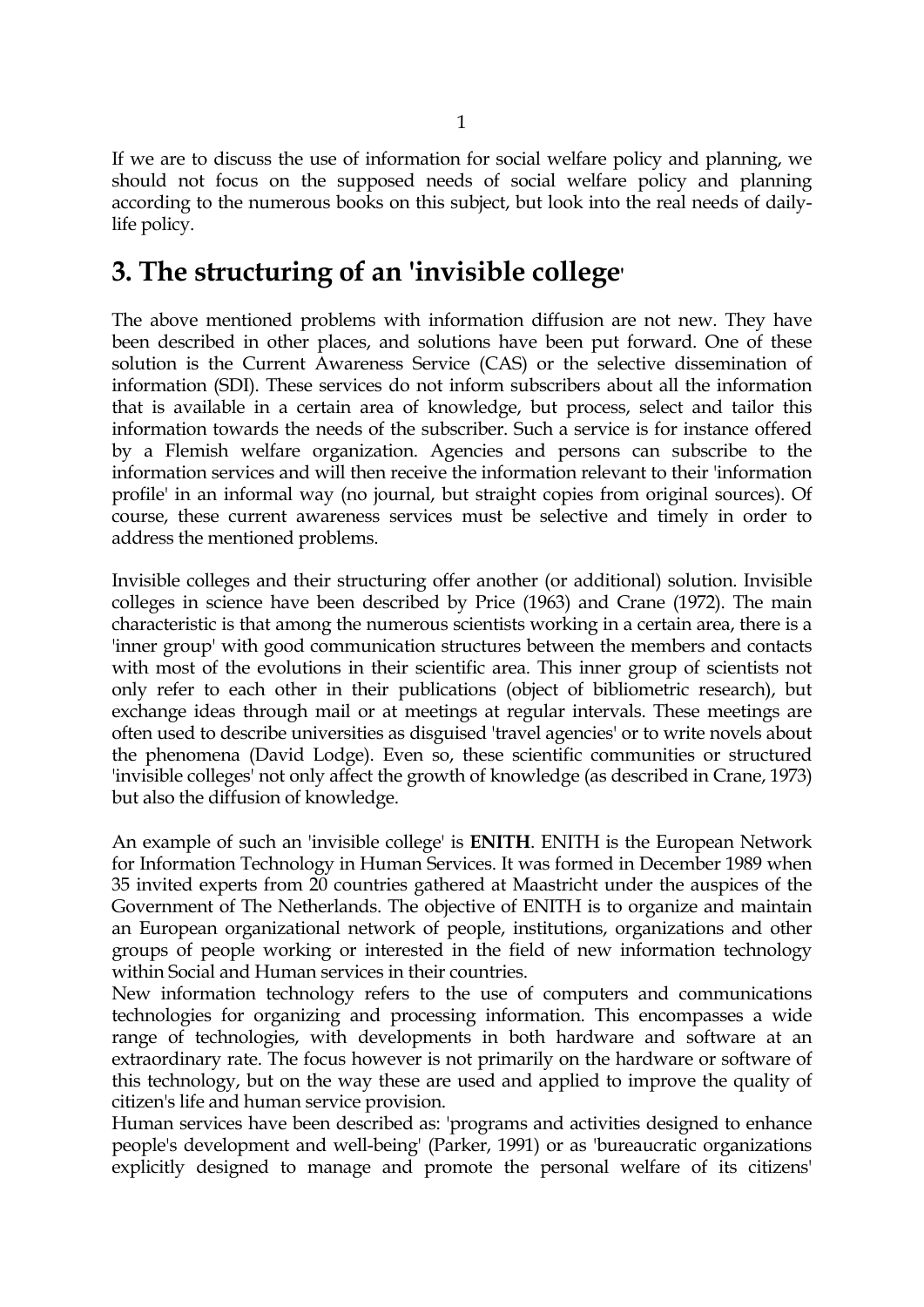(Hasenfeld, 1983, p. 1). The word 'bureaucratic' is not to be understood as a negative concept, but as a synonym for formal organizations. Most social scientists identify the six basic human services as (1) personal social services (2) health (3) education (4) housing (5) income and (6) justice and public safety. ENITH tries to include this wide range of human services in its activities, although the focus in the past has been predominantly on the personal social services.

ENITH is focused on European countries. Similar networks exist for U.S.A. (CUSS or Computer Use in Social Services), Canada (AACTHS or Association for the Advancement of Computer Technology in Human Services) and America (PANITH or Pan American Network for Information Technology in Human services).

ENITH, CUSS and AACTHS try to reach these goals by organizing national and international conferences, publishing journals and developing electronic networks.

The international conferences go under the name of HUSITA (Human Services Information Technology Applications). The first one has been organized in Birmingham, U.K. in 1987, the second in New Brunswick (U.S.A.) in 1991. The third HUSITA conference will be held in June 1993 in Maastricht (The Netherlands). The theme is 'Information technology and the quality of life and services'. Other conferences have been organized on this subject with involvement of one or more of the mentioned networks, but under different names.

ENITH, CUSS and AACTHS all publish newsletters which include news items, book reviews and articles. Moreover, two international journals are published with close links to CUSS (Computer Use in Human Services, The Haworth Press, U.S.A.) and ENITH (New Technology in Human Services, CTI-centre, U.K.). ENITH has also developed an electronic network (SONETT), based in Berlin. It offers facilities to exchange mail and (demonstration) software.

ENITH however is more than the sum of the tangible products of conferences, journals and electronic networks. It is above all **a human network** of experts and interested professionals in a certain area of (scientific) knowledge. It is a group of people that interact and exchange information on the subject of information technology in human services.

This exchange of information is greatly supported by the use of electronic mailing networks. Not since the introduction of the jumbo jet in 1969 has any technology had such an impact on scientific communities. Electronic mailing has advantages in that it is extremely cheap and tremendously fast. The speed of transmission depends on its length, longer messages taking longer time because they get lower priority on the networks. However, average time for messages up to one page is in the order of some seconds. This has the implication that (transatlantic) conversations can be held interactively and at just a fragment of the price of the equivalent telephone conversations. This infrastructure of electronic mailing supports the human network.

Anyone looking for information on a certain aspect of information technology in human services can 'tap into' the ENITH network through one of the national representatives and have his request for information 'in the air'. In the past, on several occasions this way of collecting research information has proven to be very effective. There is no way that this information seeking instrument will provide the same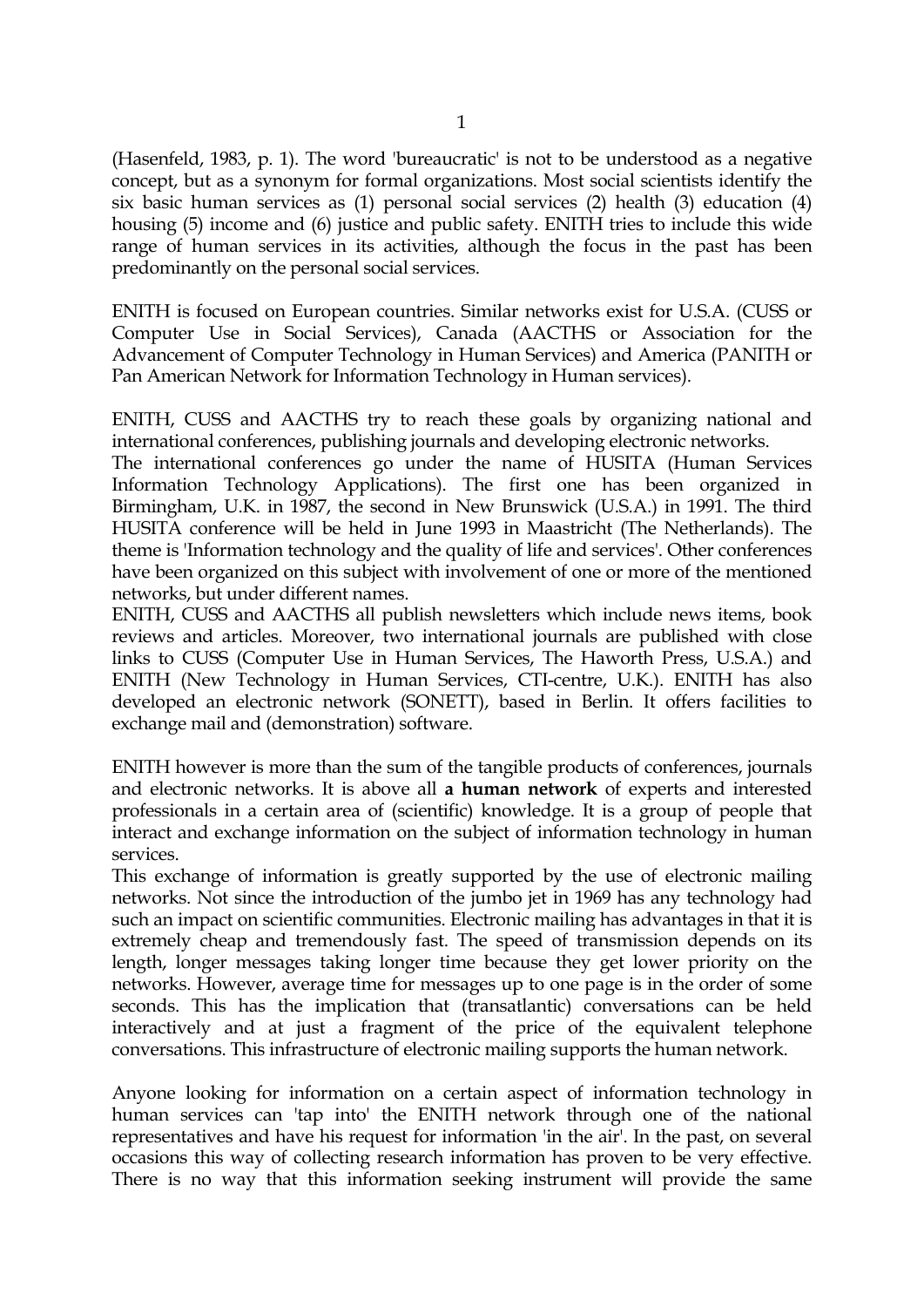coverage as abstracting and indexing services, and in this sense it is no replacement for these services. However, the use of 'human networks' has the advantage that information has been selected and filtered. As the network consists of experts who are the origin of a large part of the knowledge base anyway; as these people read professionally all that is published in the area, requesters get a second hand opinion on the relevant information. The opinion is second hand, but this does not imply that it is outdated. On the contrary, members of the network are all involved in several research projects that will become the knowledge base of tomorrow. Therefore, the second hand opinion is more up-to-date than relying on published information.

Moreover, it has a filtering effect on the information. Information that is not considered relevant to the present state of knowledge will not easily be mentioned or will be commented on by other persons on the network. This is made possible by the interviews.

Another important characteristic of the human network is its consistence of two layers. The first layer consists of the experts and professionals in direct contact with the network, and the second layer consists of all the background contacts these persons have. The individuals in the first layer are therefore to be considered gatekeepers to the wider second layer. As they are reasonably distributed around the world (in the case of ENITH, CUSS and AACTHS), there is little overlap in this second layer.

Information in invisible colleges is not diffused through formal communications channels, but rather spread out in a similar way as epidemics, through interaction and regular contacts. The difference with epidemics is that only desired knowledge is spread, instead of undesired viruses (Goffman's Epidemic theory).

ENITH is an example of how information and knowledge can be diffused in a selective, informal way. This proves to be complementary to other ways of gathering information and more efficient and effective than relying on formal 'white' publications and abstracting and indexing services. Human networks are not perfect, of course. Several problems pose threats to the functioning of these networks. The main problem is similar to the well-known prisoners' dilemma. The human network only works when people have an interest in sharing information, this is when they get information in return.

This problem has been described as similar as that of a football team (Nowotny, 1985, p. 13). Some of the players have a tendency to run ahead with the most profitable balls, and forget about the group of players who gave them those balls. It is of course more enjoyable to work with only the lucrative parts of the network, and hope the network will keep on working without positive feedback. However, this is not the case.

# **4. Conclusion**

Abstracting services is but one of the possible instruments for a better relationship between research and policy. Although improving the accessibility of publications, it does not provide solutions to the quality question of both research and policy. It merely reduces the big 'sea of information' into a smaller 'lake of information'. Information is reduced to a more manageable scale of information.

Just in the same way as social databanks often fail when aiming at citizens, scientific